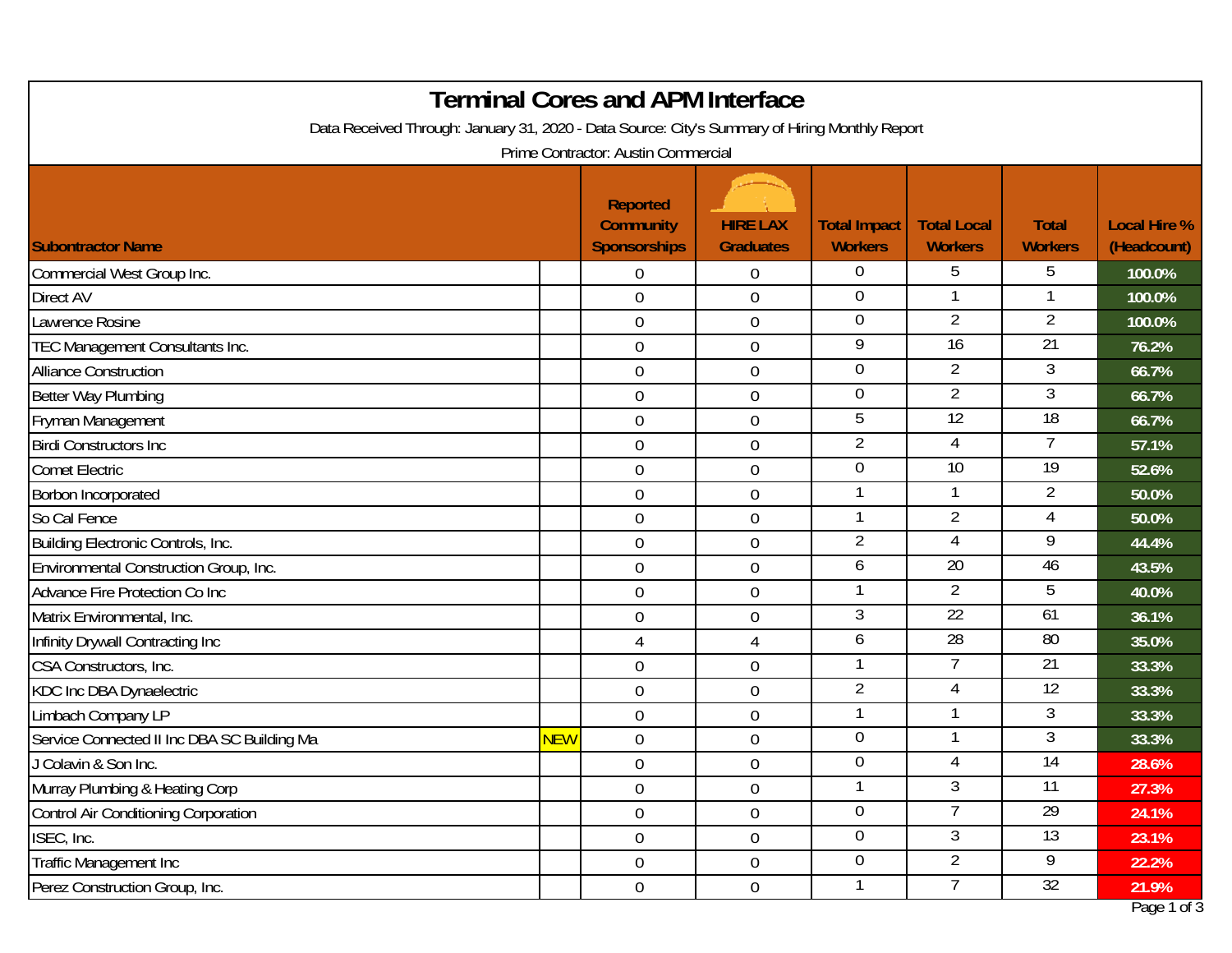| <b>Terminal Cores and APM Interface</b>                                                        |            |                                                            |                                     |                                       |                                      |                                |                                    |  |
|------------------------------------------------------------------------------------------------|------------|------------------------------------------------------------|-------------------------------------|---------------------------------------|--------------------------------------|--------------------------------|------------------------------------|--|
| Data Received Through: January 31, 2020 - Data Source: City's Summary of Hiring Monthly Report |            |                                                            |                                     |                                       |                                      |                                |                                    |  |
| Prime Contractor: Austin Commercial                                                            |            |                                                            |                                     |                                       |                                      |                                |                                    |  |
| <b>Subontractor Name</b>                                                                       |            | <b>Reported</b><br><b>Community</b><br><b>Sponsorships</b> | <b>HIRE LAX</b><br><b>Graduates</b> | <b>Total Impact</b><br><b>Workers</b> | <b>Total Local</b><br><b>Workers</b> | <b>Total</b><br><b>Workers</b> | <b>Local Hire %</b><br>(Headcount) |  |
| P S 1 3 G Inc dba Partition Specialties                                                        |            | $\overline{0}$                                             | $\mathbf 0$                         | $\overline{0}$                        |                                      | 5                              | 20.0%                              |  |
| Streamline Fire Protection, Inc.                                                               |            | $\overline{0}$                                             | $\mathbf 0$                         |                                       | $\overline{2}$                       | 10                             | 20.0%                              |  |
| Elite Line Services Inc                                                                        |            | $\overline{0}$                                             | $\mathbf 0$                         |                                       | 3                                    | $\overline{16}$                | 18.8%                              |  |
| Jones Sign Co, Inc.                                                                            |            | $\mathbf 0$                                                | $\mathbf 0$                         |                                       |                                      | 6                              | 16.7%                              |  |
| Rosendin Electric, Inc.                                                                        |            | $\overline{0}$                                             | $\mathbf 0$                         | 4                                     | 12                                   | 72                             | 16.7%                              |  |
| <b>Brandsafway Services</b>                                                                    | <b>NEW</b> | $\overline{0}$                                             | $\mathbf 0$                         | 0                                     | $\overline{2}$                       | 13                             | 15.4%                              |  |
| <b>Western Industrial Contractors</b>                                                          |            | $\mathbf 0$                                                | $\boldsymbol{0}$                    | 0                                     |                                      |                                | 14.3%                              |  |
| ARB, Inc.                                                                                      |            | $\mathbf 0$                                                | $\mathbf 0$                         | 2                                     | 3                                    | 27                             | 11.1%                              |  |
| Jordan Drywall Inc                                                                             |            | $\mathbf 0$                                                | $\mathbf 0$                         | 0                                     |                                      | 11                             | 9.1%                               |  |
| Bragg Investment Co Inc DBA Bragg Crane                                                        |            | $\overline{0}$                                             | $\mathbf 0$                         | 0                                     |                                      | $\overline{14}$                | 7.1%                               |  |
| Jezowski & Markel Contractors, Inc                                                             |            | $\mathbf 0$                                                | $\boldsymbol{0}$                    | $\mathbf 0$                           | 1                                    | $\overline{16}$                | 6.3%                               |  |
| 24 Hours Sweeping                                                                              |            | $\mathbf 0$                                                | $\mathbf 0$                         | $\mathbf 0$                           | $\mathbf 0$                          |                                | 0.0%                               |  |
| Air Balance Co                                                                                 |            | $\overline{0}$                                             | $\mathbf 0$                         | 0                                     | $\overline{0}$                       |                                | 0.0%                               |  |
| C Below, Inc.                                                                                  |            | $\mathbf 0$                                                | $\boldsymbol{0}$                    | $\overline{0}$                        | $\overline{0}$                       | $\overline{11}$                | 0.0%                               |  |
| California Construction Labor Services                                                         |            | $\overline{0}$                                             | $\mathbf 0$                         | $\mathbf 0$                           | $\mathbf 0$                          |                                | 0.0%                               |  |
| ConnorP81, Inc.                                                                                |            | $\overline{0}$                                             | $\mathbf 0$                         | $\overline{0}$                        | $\overline{0}$                       | 4                              | 0.0%                               |  |
| Cosco Fire Protection, Inc.                                                                    |            | $\overline{0}$                                             | $\mathbf 0$                         | $\overline{0}$                        | $\overline{0}$                       | 7                              | 0.0%                               |  |
| Fusion Sign & Design, Inc.                                                                     |            | $\boldsymbol{0}$                                           | $\mathbf 0$                         | $\overline{0}$                        | $\mathbf 0$                          | 4                              | 0.0%                               |  |
| <b>Ground Penetrating Radar Systems LLC</b>                                                    |            | $\mathbf 0$                                                | $\boldsymbol{0}$                    | 0                                     | $\overline{0}$                       |                                | 0.0%                               |  |
| Pacific Architectural Woodworking, Inc.                                                        |            | $\overline{0}$                                             | $\mathbf 0$                         | $\overline{0}$                        | $\mathbf 0$                          | 10                             | 0.0%                               |  |
| Performance Contracting, Inc.                                                                  |            | $\boldsymbol{0}$                                           | $\mathbf 0$                         | 0                                     | 0                                    | 8                              | 0.0%                               |  |
| Site Solution Services                                                                         |            | $\boldsymbol{0}$                                           | $\boldsymbol{0}$                    | $\pmb{0}$                             | $\pmb{0}$                            | 1                              | $0.0\%$                            |  |
| Stumbaugh & Associates, Inc.                                                                   |            | $\mathbf 0$                                                | $\mathbf 0$                         | $\overline{0}$                        | $\overline{0}$                       | 1                              | 0.0%                               |  |
| Vertical Access Inc.                                                                           |            | $\overline{0}$                                             | $\boldsymbol{0}$                    | $\overline{0}$                        | $\overline{0}$                       | 5                              | 0.0%                               |  |
| Veterans Engineering Services Inc.                                                             |            | $\mathbf 0$                                                | $\boldsymbol{0}$                    | $\overline{0}$                        | $\overline{0}$                       | $\overline{2}$                 | $0.0\%$                            |  |
| <b>Western Allied Corporation</b>                                                              |            | $\overline{0}$                                             | $\boldsymbol{0}$                    | $\overline{0}$                        | $\overline{0}$                       | 16                             | $0.0\%$                            |  |
|                                                                                                |            | 4                                                          | 4                                   | 51                                    | 200                                  | 703                            | 28.4%                              |  |